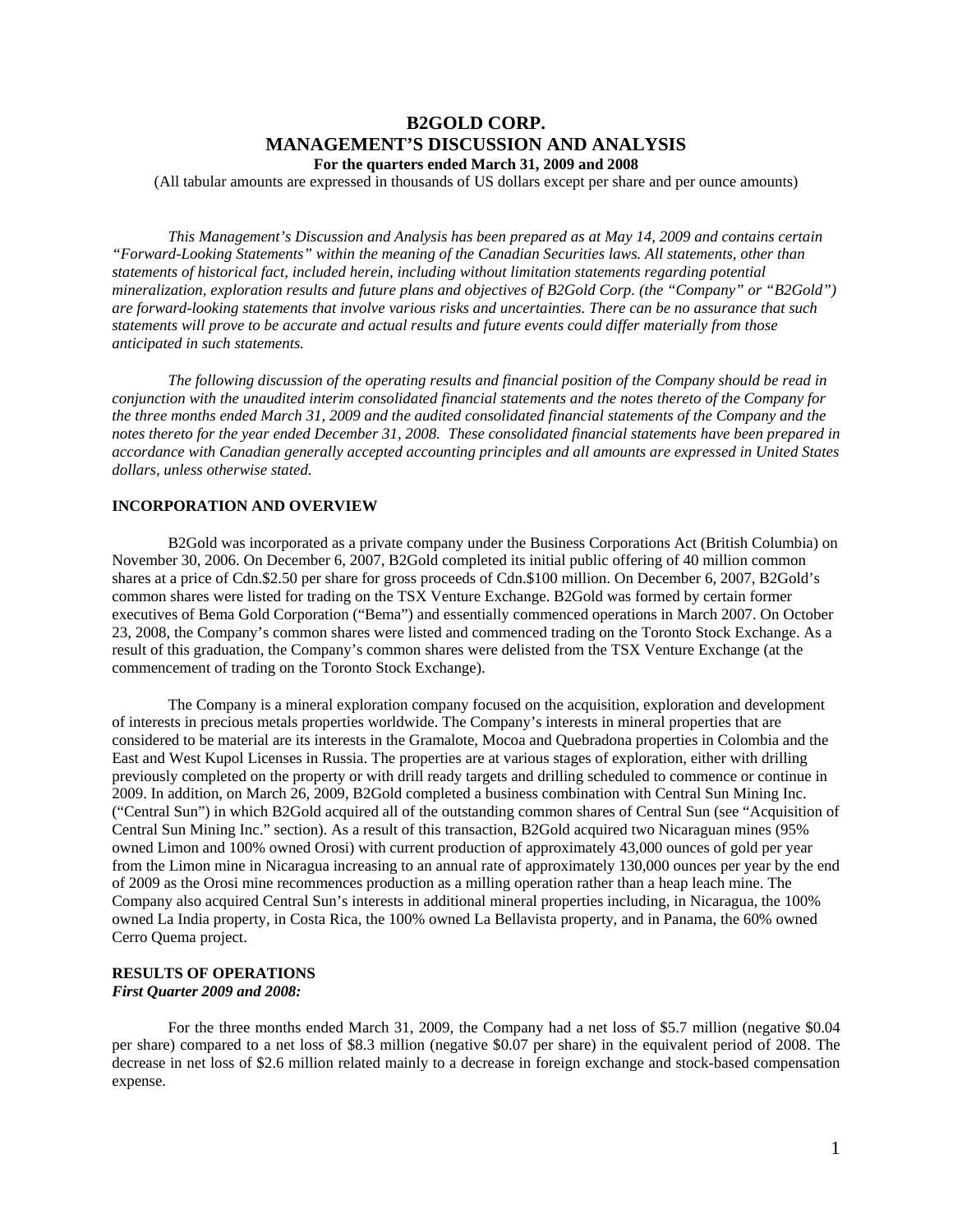In the first quarter of 2009, the Company wrote-off resource property costs in the amount of \$2.8 million, as it elected not to continue with the Nariño and San Luis properties in Colombia. The Company also recorded a foreign exchange loss of approximately \$1.6 million (Q1 2008 - \$3.2 million) in the current quarter resulting from the strengthening of the United States dollar relative to the Canadian dollar. The foreign exchange loss was attributable to the Company's cash and short-term money market investments which are being held mostly in Canadian dollars. The foreign exchange loss was approximately \$1.6 million lower than in the same period in 2008 due to lower average cash and short-term money market balances. Stock-based compensation expense decreased to \$0.2 million from \$1.7 million in the same period in 2008, as the fair value of options granted in 2007 and 2008 had mostly been amortized and expensed in previous periods.

In the first quarter of 2008, the Company recorded a loss of \$3 million from the write-off of its Puma Option, as it elected not to exercise its option to purchase all or any part of the 17,935,310 common shares of Consolidated Puma Minerals Corp. ("Puma") held by Kinross Gold Corporation ("Kinross").

#### *Summary of Unaudited Quarterly Results:*

The following is a summary of the Company's unaudited quarterly results:

|                                               | <u>01</u> | $\Omega$ 4 | Q <sub>3</sub> | $\overline{02}$ | <u>Q1</u> | <u>04</u>   | Q <sub>3</sub> | $\Omega$ |
|-----------------------------------------------|-----------|------------|----------------|-----------------|-----------|-------------|----------------|----------|
|                                               | 2009      | 2008       | 2008           | <u>2008</u>     | 2008      | <b>2007</b> | 2007           | 2007     |
|                                               | \$        | \$         | \$             | \$              | \$        | \$          | \$             | \$       |
| Loss and comprehensive loss<br>for the period | 5,727     | 14,987     | 4,547          | 2,113           | 8,347     | 167         | 3,338          | 202      |
| Loss per share – basic and<br>diluted         | 0.04      | 0.10       | 0.03           | 0.01            | 0.07      | 0.00        | 0.08           | 0.04     |

## **ACQUISITION OF CENTRAL SUN MINING INC.**

On January 30, 2009, the Company entered into an agreement with Central Sun to effect the acquisition of Central Sun pursuant to a plan of arrangement (the "Arrangement"). On March 26, 2009 ("Acquisition Date"), the Company completed the Arrangement and acquired 100% of the outstanding shares of Central Sun. The purchase has been accounted for as a business acquisition, with B2Gold as the acquirer and Central Sun as the acquiree. The results of operations of Central Sun have been consolidated with those of B2Gold commencing on the Acquisition Date. The primary assets acquired are Central Sun's interests in the Limon Mine (95%) and the Orosi Mine (100%) both located in Nicaragua.

Pursuant to the Arrangement, all of the issued and outstanding common shares of Central Sun were exchanged for common shares of the Company on the basis of a ratio of 1.28 common shares of the Company for each common share of Central Sun. In addition, outstanding stock options to purchase common shares of Central Sun were exchanged for replacement options to purchase an equivalent number of common shares of the Company based on the same exchange ratio and outstanding share purchase warrants of Central Sun were amended to entitle holders to acquire common shares of the Company based on the exchange ratio. All outstanding Central Sun stock options vested upon change of control.

In connection with the Arrangement, the parties entered into a loan agreement on February 6, 2009 providing for a loan by the Company to Central Sun of up to Cdn.\$10 million to finance the payment by Central Sun of certain debt obligations and to fund re-commencement of capital improvements to Central Sun's Orosi Mine. On March 6, 2009, the Company and Central Sun agreed to an amendment of the loan agreement providing for the advancement by the Company of an additional \$8 million to finance the repayment by Central Sun of an existing \$8 million debt obligation. The financing provided by the Company to Central Sun totalling \$15.9 million has been included in the total purchase price of Central Sun's assets.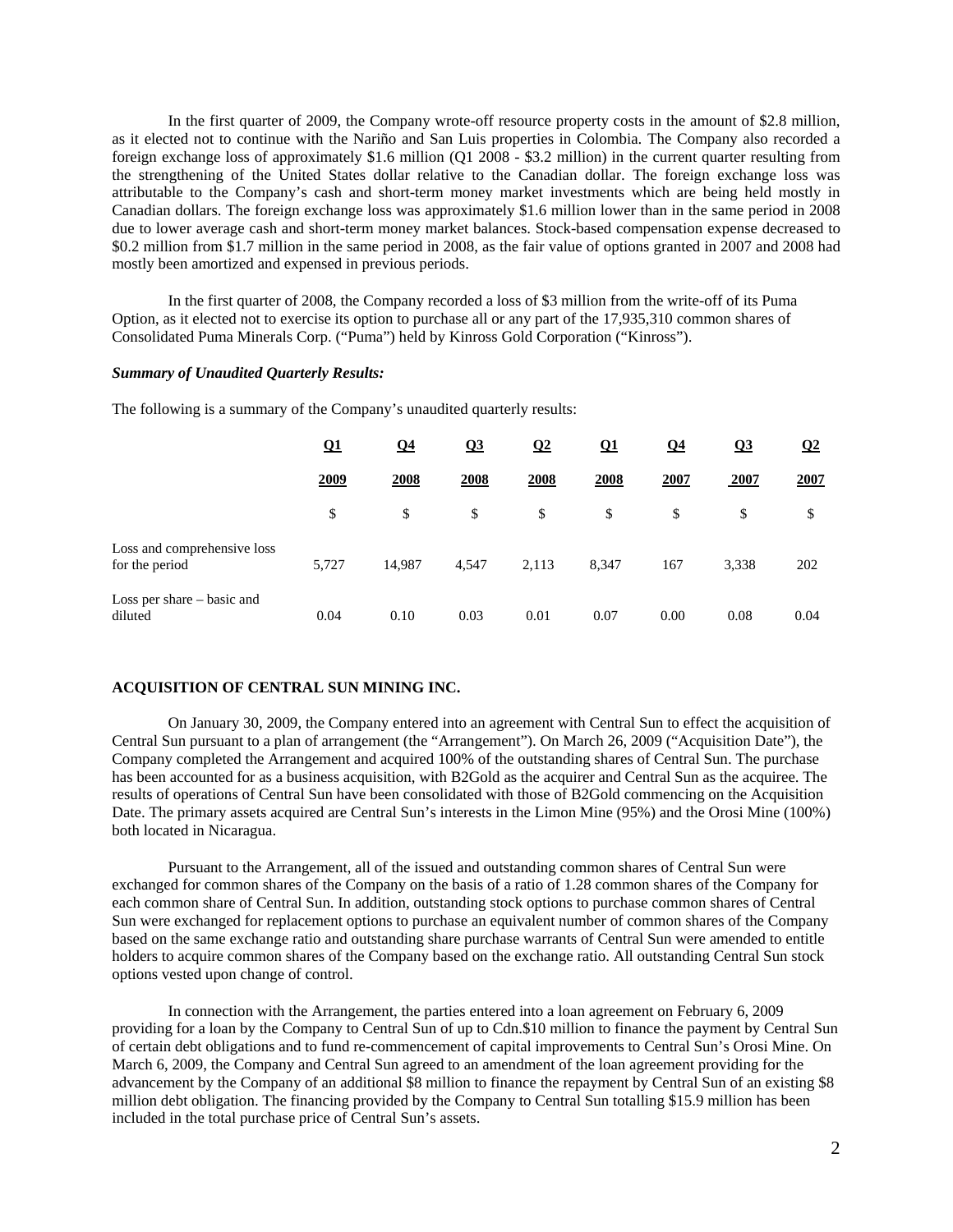Total consideration paid of \$74.2 million included the above mentioned \$15.9 million financing, the fair value of 80,638,705 B2Gold shares issued at \$0.63 per share (based on the weighted average price of B2Gold shares calculated two days before, the day of, and two days subsequent to the agreement date of January 30, 2009), and 7,988,789 B2Gold replacement options and 18,061,648 share purchase warrants with a fair value of \$2.8 million and \$3.9 million, respectively, plus B2Gold transaction costs of \$0.7 million. The options and share purchase warrants have been valued using the Black-Scholes option pricing model based on a risk-free annual interest rate of approximately 3%, an expected volatility of 86%, an expected average life of 3.62 years for the options and 1.64 years for the warrants and a dividend yield of nil.

The purchase price was calculated as follows:

|                                                        | \$     |
|--------------------------------------------------------|--------|
| Common shares issued (80,638,705 B2Gold common shares) | 50,802 |
| Cash advanced to Central Sun under loan agreements     | 15,928 |
| Fair value of options and warrants issued              | 6,747  |
| <b>Transaction costs</b>                               | 741    |
| Total purchase price                                   | 74,218 |

The following table sets forth a preliminary allocation of the purchase price to assets and liabilities acquired, based on preliminary estimates of fair values. The Company has not yet determined the fair value of all identifiable assets and liabilities acquired, or the amount of the purchase price that may be allocated to goodwill. The excess of the purchase consideration has been presented as "unallocated purchase price". The Company is currently undergoing a process whereby the fair value of all identifiable assets and liabilities acquired (including assets that will be held for resale or any goodwill arising upon the acquisition) will be determined. Final valuations of resource property interests, amounts held for resale, future income taxes and asset retirement obligations are not yet complete due to the inherent complexity associated with the valuations. This is a preliminary purchase price allocation and therefore subject to adjustment over the course of 2009 on completion of the valuation process and analysis of resulting tax effects. Such adjustments may be material.

| Preliminary purchase price allocation:                  |          |
|---------------------------------------------------------|----------|
| Cash and cash equivalents                               | 1,409    |
| Accounts receivable                                     | 1,303    |
| Product inventory                                       | 1,365    |
| Supplies inventory                                      | 6,440    |
| Prepaids                                                | 7.436    |
| Marketable securities                                   | 101      |
| Other long-term assets                                  | 717      |
| Accounts payable and accrued liabilities                | (13,271) |
| Asset retirement obligations, including current portion | (7,105)  |
| Other long-term liabilities                             | (1,879)  |
| Non-controlling interest                                | (3,417)  |
| Unallocated purchase price                              | 81,119   |
|                                                         | 74.218   |

**\$**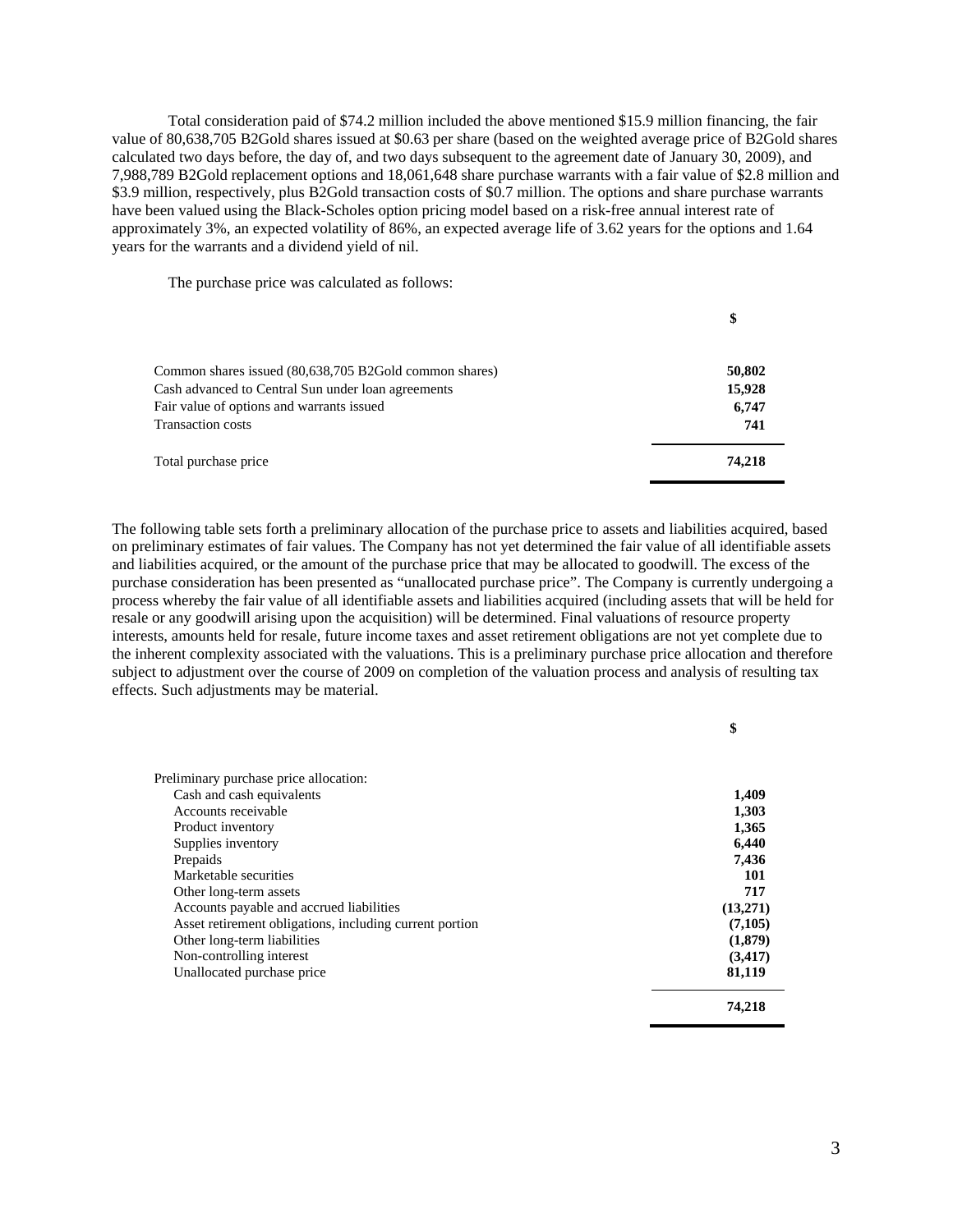## **LIQUIDITY AND CAPITAL RESOURCES**

The Company ended the first quarter of 2009 with cash and cash equivalents and highly liquid money market investments with maturities over three months of \$4 million and \$19 million, respectively, compared to cash and cash equivalents of \$13 million and money market investments of \$33 million at December 31, 2008. The decrease of the Company's cash equivalents/ short-term money market investments totalling \$23 million related primarily to advances to Central Sun which they used to repay an outstanding loan and to advance upgrades for a milling processing plant at Orosi and to resource property expenditures. The Company's working capital at March 31, 2009 was \$23 million compared to working capital of \$41 million at December 31, 2008.

The majority of the Company's expenditures are incurred in United States dollars. The Company maintains its cash and cash equivalents/ short-term money market investments primarily in Canadian dollars. Based on the balances of its cash and cash equivalents/ short-term money market investments at March 31, 2009, a 1% increase/ (decrease) in the exchange rate of the United States dollar to the Canadian dollar, on that date, would have resulted in a decrease/ (increase) in earnings of approximately \$215,000.

The following table presents, as at March 31, 2009, the Company's known contractual obligations, relating to the mill construction at the Orosi Mine and consumable supplies primarily for the Limon Mine. The timing of the Company's asset retirement obligations is also presented below on an undiscounted basis.

|                              |              |        |       |       |      | 2013                     |
|------------------------------|--------------|--------|-------|-------|------|--------------------------|
|                              | <b>Total</b> | 2009   | 2010  | 2011  | 2012 | and later                |
|                              | \$           | \$     | \$    | \$    | \$   | \$                       |
| Purchase commitments         | 15,419       | 15,374 | 15    | 15    | 15   | $\overline{\phantom{a}}$ |
| Asset retirement obligations |              |        |       |       |      |                          |
| (undiscounted)               | 11,270       | 1,654  | 2,748 | 1,092 | 194  | 5,582                    |

The acquisition by the Company of Central Sun will provide the Company with future operating revenues and cash flow. The Limon Mine (95% owned) is projected to produce 43,000 ounces of gold in 2009 (including 10,141 ounces of gold produced from January 1, 2009 to the acquisition of Central Sun on March 26, 2009 at an operating cash cost of \$559 per ounce). The Orosi upgrade to a milling plant (100% owned) is expected to be commissioned in the fourth quarter of 2009. With both the Limon and Orosi mines operating in 2010, B2Gold's annual gold production is projected to be approximately 125,000 to 130,000 ounces at estimated cash costs of approximately \$485 per ounce.

The Company is reviewing a variety of proposals received for debt financings ranging from \$15 to \$20 million, such as a revolving credit facility, that will provide the Company with the required liquidity to complete the upgrades to the Orosi mine and continue with its current planned exploration programs in Colombia, Russia and Nicaragua. In the event that such debt financings are not completed, the Company may manage its liquidity requirements by scaling back or curtailing some of its current exploration plans or seek alternative financing.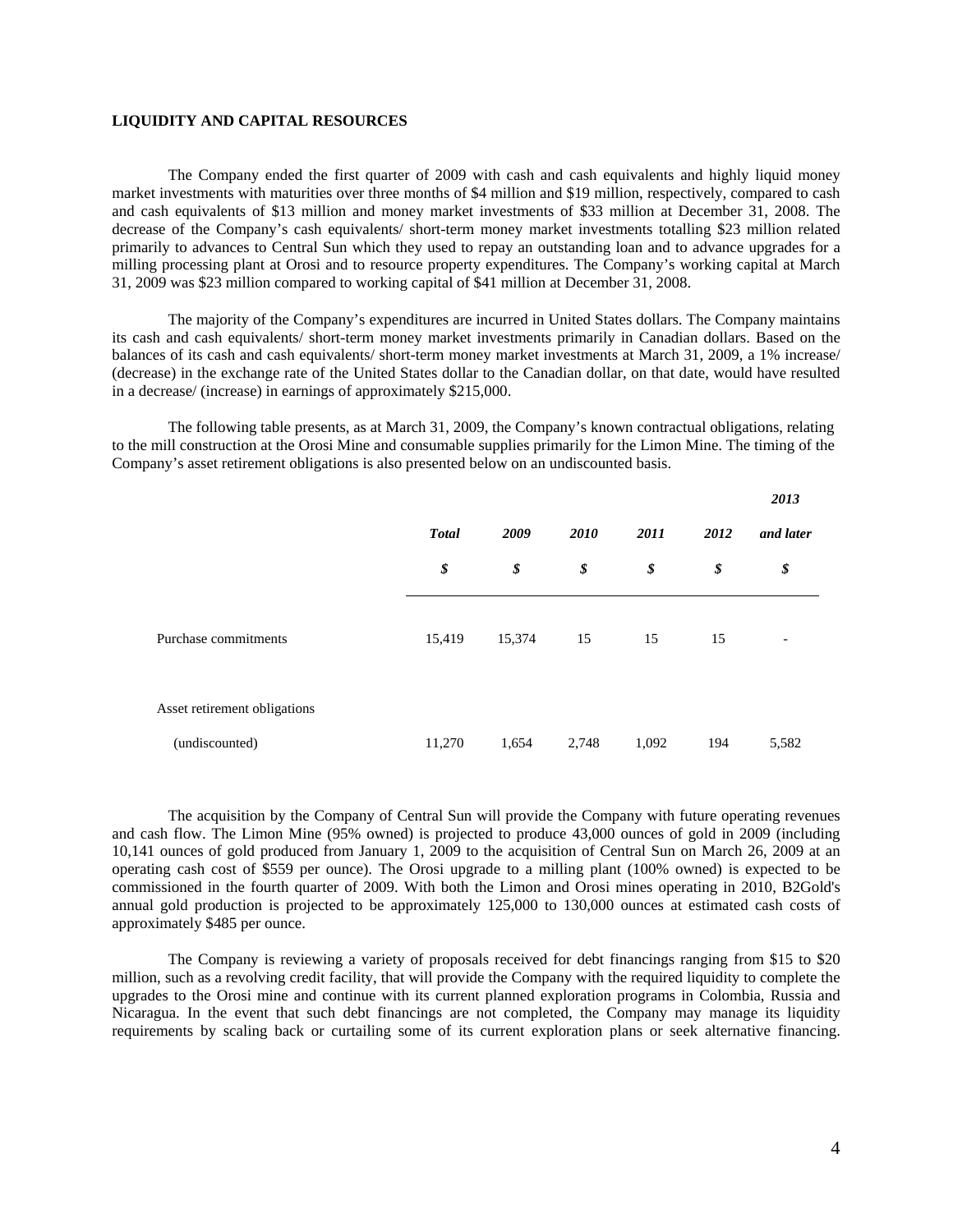### *Operating activities*

For the first quarter of 2009, operating activities, after non-cash working capital changes, required cash of \$2.4 million (Q1 2008 - \$3.6 million), due primarily to a foreign exchange loss of \$1.6 million and to general and administrative costs.

### *Financing activities*

On March 26, 2009, the Company issued (or made available for issue) 80,638,705 common shares in exchange for all of the issued and outstanding shares of Central Sun.

On July 15, 2008, pursuant to the terms of the Gramalote Purchase Agreement, the Company acquired the Additional Interest in Gramalote BVI and completed the \$7.5 million payment to Grupo Nus by issuing 5,505,818 common shares of the Company at a price of Cdn.\$1.10 per share valued at \$6 million (and making a cash payment of \$1.5 million).

On May 15, 2008, the Company entered into the Agreement to Amend the Relationship, Farm-Out and Joint Venture Agreement and regarding Gramalote Limited and Other Matters ("Amending Agreement") between AngloGold Ashanti Limited ("AGA"), Sociedad Kedadha S.A. (a subsidiary of AGA), Compania Kedahda Ltd. ("Kedahda BVI") (a subsidiary of AGA), Andean Avasca Resources Inc. ("AARI") (100% owned by B2Gold) and the Company. Pursuant to the terms of the Amending Agreement, the parties agreed to terminate AGA's right to acquire 20% of the voting shares of Andean Avasca Resources Inc. ("AARI") (100% owned by B2Gold), terminate the Company's obligation with respect to the listing of AARI's shares, amend certain Colombian joint venture arrangements to which subsidiaries of the Company and AGA are parties and acquire additional interests in mineral properties in Colombia. AARI indirectly has the right to earn a material interest in a number of properties in Colombia, including the Quebradona property, pursuant to the terms of a joint venture agreement with AGA. On May 15, 2008, pursuant to the Amending Agreement, the Company issued to AGA units comprised of an aggregate of 25,000,000 common shares and 21,400,000 share purchase warrants. The warrants, which are exercisable at any time prior to May 15, 2011, consisted of 11,000,000 warrants exercisable at a price of Cdn.\$3.34 per share and 10,400,000 warrants exercisable at a price of Cdn.\$4.25 per share.

The above share issuances did not result in any additional cash to the Company.

## *Investing activities*

In the first quarter of 2009, the Company redeemed approximately \$14 million of funds invested in highly liquid money market investments in order to fund the acquisition of Central Sun and its operations.

In February 2008, the Company repaid approximately \$2.6 million of the amounts owing under its promissory notes to Kinross. In February 2009, the Company made a final payment of \$2.6 million and accordingly has no further obligation with respect to the promissory notes issued on February 26, 2007 to Kinross.

During the first quarter of 2009, the Company incurred resource property expenditures for exploration and development in the amount of \$3.4 million (on a cash basis) which was expended as follows: \$1.3 million on the Gramalote property, \$1.3 million on Colombian properties under the joint venture arrangement with AGA (including approximately \$0.6 million on Quebradona), \$0.3 million on Mocoa, and \$0.5 million (the Company's 50% share) on the East and West Kupol Licenses.

At Gramalote the Company has carried out surface exploration work at several outlying targets including Monjas, Limon, Cristales and Topacio. No drilling was completed in 2009 as a follow up to the 30,189.26 metres ("m") diamond drilling program completed in 2008. In the first quarter of 2009, the Company completed and published a National Instrument 43-101 compliant inferred mineral resource estimate for the Gramalote Ridge Zone of 74.375 million tonnes grading 1.00 g/t Au for a total of 2.39 million troy ounces of gold at a 0.5 g/t cut-off and within a \$1,000 per ounce gold optimised Whittle pit. In addition the company plans to complete an internal scoping study on Gramalote by mid 2009.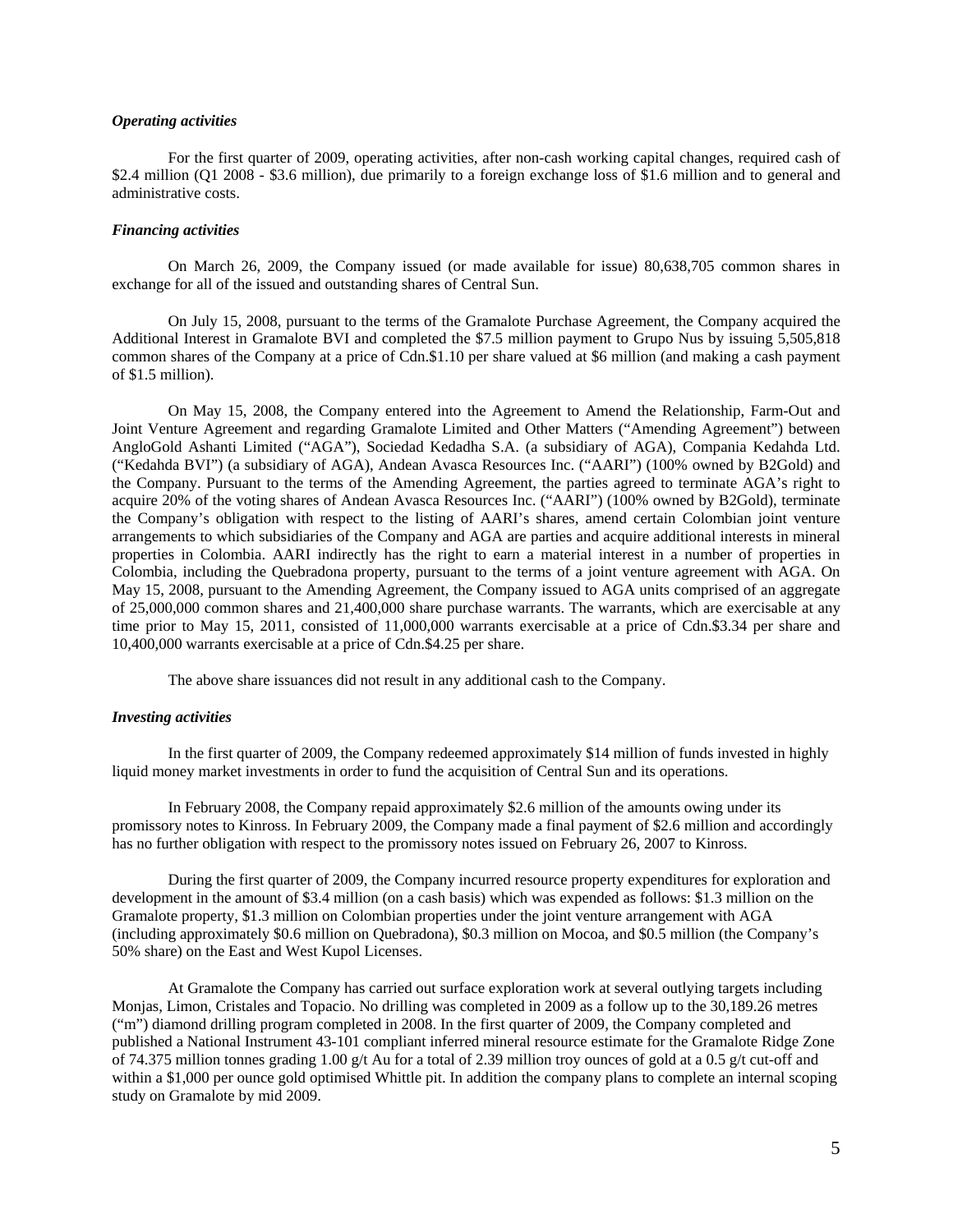At the Quebradona Property the Company continues with minor social and environmental programs. No field work, including drilling, has been completed in 2009. Drilling of 7,280 metres in 2008 successfully outlined significant gold mineralization over 800 by 700 m area in the La Aurora target with results up to 380 m at 1.09 g/t Au in hole 24 and 182.4 m @ 1.08 g/t Au in hole 8. The Company plans to complete an internal resource estimate in La Aurora target of Quebradona in the first half of 2009.

At the 100% owned Mocoa copper molybdenum deposit the Company has not carried out exploration work in 2009 and no further exploration work is planned in 2009. Drilling of 5,123 m in 2008 was successful to confirm previous drilling and expand copper-molybdenum mineralization to the north. Previous diamond drilling at the Mocoa property consisted of 18,321 m in 31 holes conducted by the United Nations and Ingeominas in the late 1970's to early 1980's and resulted in the delineation of a non-National Instrument 43-101 compliant historical resource of 306 million tonnes at 0.37% Cu and 0.061% Mo.

On March 3, 2009, a letter of intent was signed with Colombia Mines Corporation on their Yarumalito gold porphyry property in Colombia. The Company can earn an 80% interest by advancing the property through to feasibility by March 31, 2014 and assuming the following underlying third party option payments (these payments are at the Company's discretion): \$200,000 on October 15, 2009, \$300,000 on March 28, 2010, \$500,000 on August 28, 2010, and \$330,000 on February 28, 2011.

In Russia, drilling has commenced at Kupol East and West, in the Moroshka basin, which the Company considers to be one of the most prospective targets on the property.

# **CRITICAL ACCOUNTING ESTIMATES**

The Company's accounting policies are described in Notes 2 and 3 of its audited consolidated financial statements as at December 31, 2008. Management considers the following policies to be the most critical in understanding the judgments that are involved in the preparation of the Company's consolidated financial statements and the uncertainties that could impact its results of operations, financial condition and cash flows:

- Measurement uncertainty;
- Use of estimates;
- Resource properties;
- Future income taxes:
- Asset retirement obligations;
- Stock-based compensation; and
- Financial instruments.

#### *Measurement uncertainty*

As at December 31, 2008, management of the Company had determined that impairment indicators existed, and completed an impairment assessment for each of its mineral property interests and its Gramalote investment. The economic environment existing at that date, the significant declines in commodity prices and the decline in the Company's stock price were considered as impairment indicators. The impairment assessments included a determination of fair value for each mineral property using various valuation techniques including changes in the Company's share price, in-situ values, comparable company analysis, commodity price changes and recent expenditures analysis.

Management's impairment evaluation did not result in the identification of an impairment of the Company's mineral property interests as of December 31, 2008. For its Gramalote investment assessment, management determined that no other than temporary impairment had occurred, and that no write down was required. As at March 31, 2009, management determined that there were no events or circumstances which indicated impairment, other than the decision not to continue with the Nariño and San Luis properties which were consequently written-off in the quarter. Although management believes the estimates applied in these impairment assessments are reasonable, such estimates are subject to significant uncertainties and judgments. If long-term estimates of commodity prices, in-situ values or share prices were to change significantly, impairment charges may be required in future periods and such charges could be material.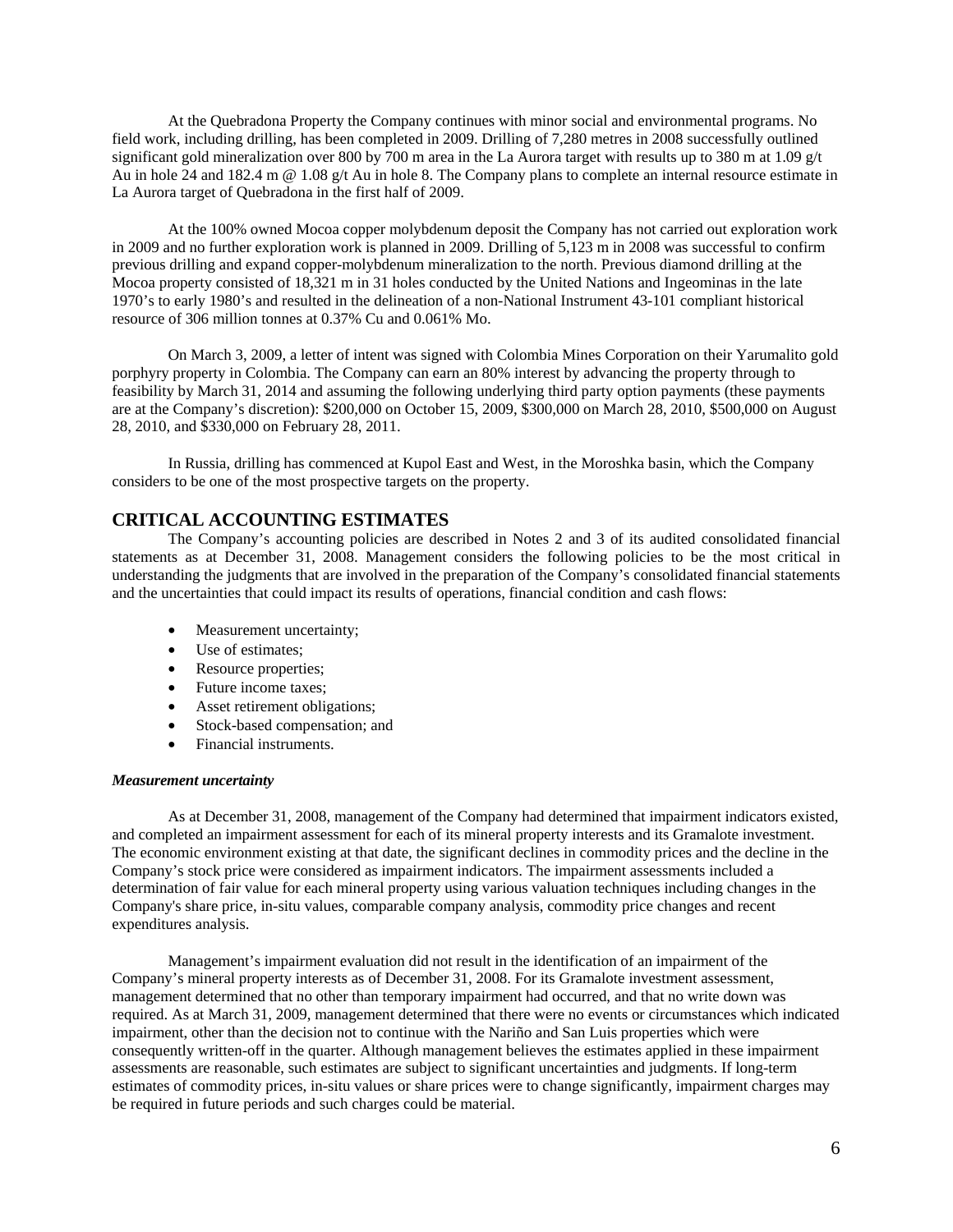## *Use of estimates*

The preparation of these consolidated financial statements in conformity with generally accepted accounting principles in Canada requires management to make estimates and assumptions that affect the reported amounts of assets and liabilities and disclosures of contingent assets and liabilities at the date of the financial statements and the reported amounts of revenues and expenses during the reporting period. Actual results could differ from those estimates.

### *Resource properties*

Mineral acquisition, exploration and development costs are capitalized on an individual project basis until such time as the economics of an ore body are defined. If production commences, these costs would be amortized on a units of production basis over the estimated mineral reserves. Unrecoverable costs for projects determined not to be commercially feasible are expensed in the year in which the determination is made or when the carrying value of the project is determined to be impaired.

The Company reviews and evaluates the carrying value of resource property interests when events and circumstances suggest impairment. Where information is available and conditions suggest impairment, estimated future net cash flows are calculated using estimated future prices, proven and probable reserves, resources and operating and capital costs on an undiscounted basis. An impairment charge is recorded if the undiscounted future net cash flows are less than the carrying amount. Reductions in the carrying value, with a corresponding charge to operations, are recorded to the extent that the estimated future net cash flows on a discounted basis are less than the property interest carrying value.

Where estimates of future net cash flows are not available and where other conditions suggest impairment, management assesses whether the carrying value can be recovered. If an impairment is identified, the carrying value of the property interest is written down to its estimated fair value.

Although the Company has taken steps to verify title to mineral properties in which it has an interest, according to industry standards for the current stage of exploration of such properties, these procedures do not guarantee the Company's title. Such properties may be subject to prior undetected agreements or transfers and title may be affected by such defects.

### *Asset retirement obligations*

The Company's mining and exploration activities are subject to various laws and regulations governing the protection of the environment. Significant judgments and estimates are made when estimating the nature and costs associated with asset retirement obligations. Cash outflows relating to the obligations are incurred over periods estimated to extend to 2018 and beyond. When considering the effect of the extended time period over which costs are expected to be incurred, combined with the estimated discount rate and inflation factors, the fair value of the asset retirement obligations could materially change from period to period due to changes in the underlying assumptions.

### *Future income taxes*

The Company uses the liability method of accounting for future income taxes. Under this method of tax allocation, future income tax assets and liabilities are recognized for temporary differences between the tax and accounting bases of assets and liabilities as well as for the benefit of losses available to be carried forward to future years for tax purposes. Future income tax assets and liabilities are measured using enacted or substantively enacted tax rates expected to apply when the asset is realized or the liability is settled. The amount of future income tax assets recognized is limited to the amount that is more likely than not to be realized. The effect on future tax assets and liabilities of a change in tax rates is recognized in earnings in the period in which the change is substantively enacted.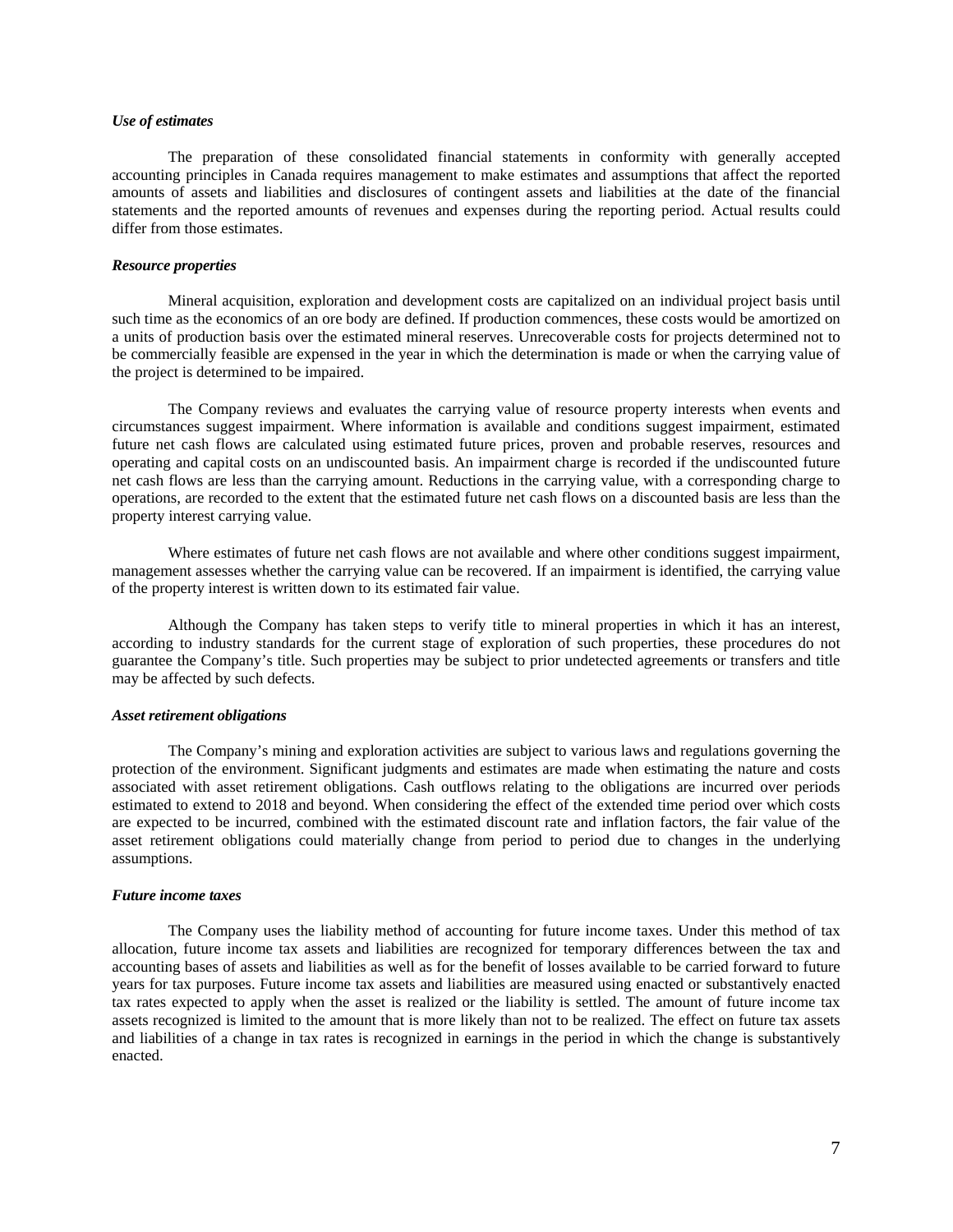### *Stock-based compensation*

All stock option based awards made to directors, employees and consultants are recognized in these consolidated financial statements and measured using a fair value based method. Consideration received on the exercise of stock options is recorded as share capital. The related contributed surplus originally recognized when the options were earned, is transferred to share capital.

## *Financial instruments*

Effective November 30, 2006, the Company adopted "Financial Instruments – Recognition and Measurement" (CICA Handbook Section 3855). This standard sets out criteria for the recognition and measurement of financial instruments for fiscal years beginning on or after October 1, 2006. This standard requires all financial instruments within its scope, including derivatives, to be included on a company's balance sheet and measured either at fair value or, in certain circumstances, at cost or amortized cost. Changes in fair value are to be recognized in the statements of operations or other comprehensive income. All financial assets and liabilities are recognized when the entity becomes a party to the contract.

All financial instruments are classified into one of the following five categories: held for trading, held-tomaturity, loans and receivables, available-for-sale financial assets, or other financial liabilities. Initial and subsequent measurement and recognition of changes in the value of financial instruments depend on their initial classification:

- Held-to-maturity investments, loans and receivables, and other financial liabilities are initially measured at fair value and subsequently measured at amortized cost.
- Available-for-sale financial assets are measured at fair value. Revaluation gains and losses are included in other comprehensive income until the asset is removed from the balance sheet.
- Held-for-trading financial instruments are measured at fair value. All gains and losses are included in net earnings/ loss in the period in which they arise.
- All derivative financial instruments are classified as held-for-trading financial instruments and are measured at fair value. All gains and losses are included in net earnings/ loss in the period in which they arise.

### **CHANGES IN ACCOUNTING POLICIES AND NEW ACCOUNTING PRONOUNCEMENTS**

The Company has adopted the following additional policies in 2009, in conjunction with the acquisition of Central Sun:

### *Inventories*

Gold inventories are valued at the lower of average production cost or net realizable value. In-process inventories are valued at the lower of moving average cost or net realizable value. Materials and supplies inventories are valued at the lower of average cost or current replacement cost.

### *Resource property interests*

Mine property, plant and equipment are recorded at cost. Repairs and maintenance expenditures are charged to operations; major improvements and replacements which extend the useful life of an asset are capitalized. Mine property, plant and machinery are amortized over the life of the mine using the unit-of-production method. Mining equipment is depreciated on a straight-line basis, net of residual value, over the shorter of the mine life or estimated useful life of the asset. Care and maintenance costs are charged to operations.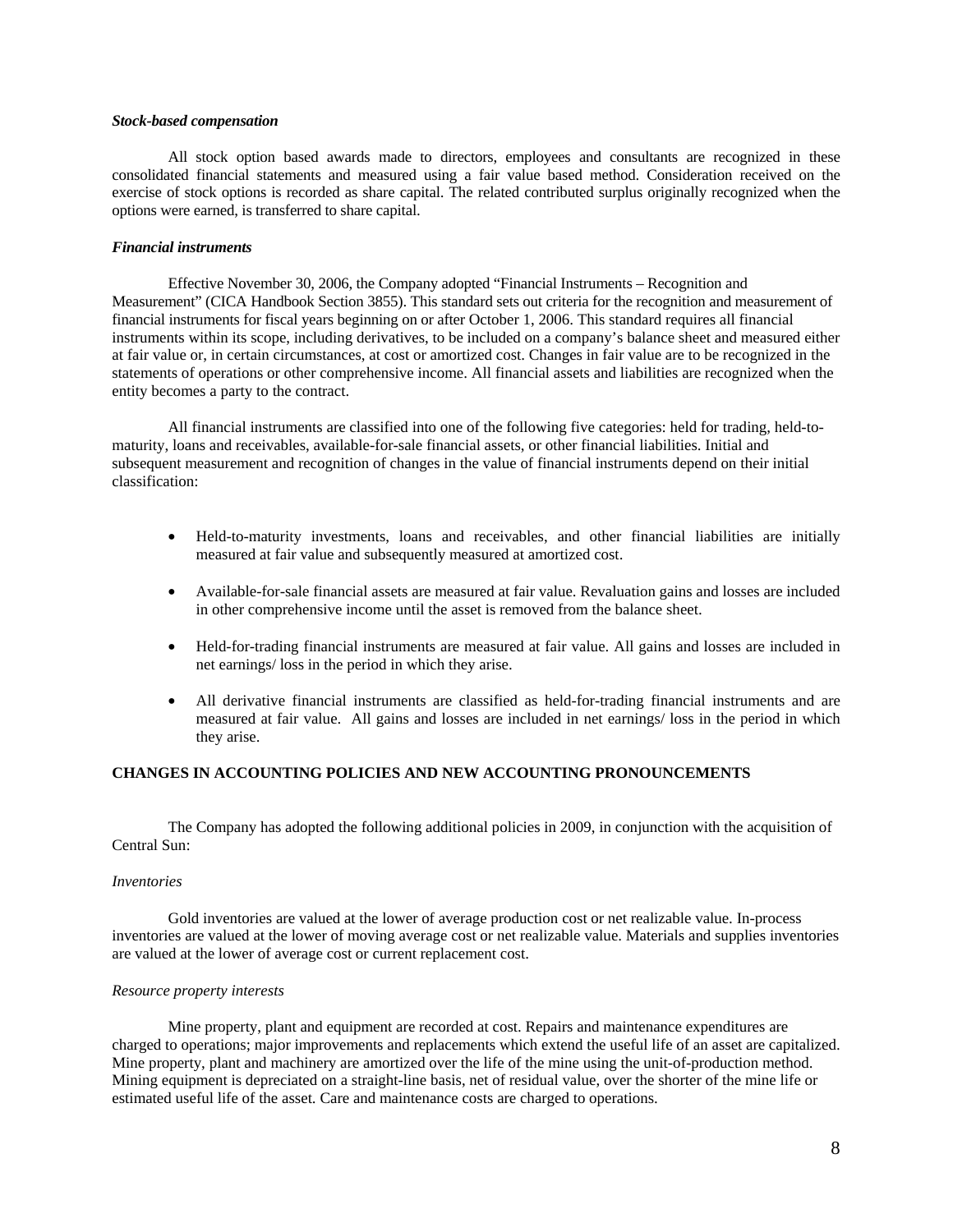### *Revenue recognition*

Revenue is recorded at estimated net realizable value when title has passed. Adjustments to these amounts are made after final prices, weights and assays are established. Silver revenues are recorded as a cost recovery credit.

#### *Goodwill*

Acquisitions are accounted for using the purchase method whereby acquired identifiable assets and liabilities are recorded at fair value at the date of acquisition. The excess of the purchase price over such fair value is recorded as goodwill and is not amortized. Goodwill is assessed for impairment at least annually and at such times as events or circumstances indicate that an impairment may have occurred.

### *New accounting policies implemented effective January 1, 2009*

The adoption of the new following accounting policies in 2009 had no impact on the Company's consolidated financial statements.

#### *Goodwill and Intangible Assets (Section 3064)*

This section was issued in February 2008 and replaced CICA 3062, "Goodwill and Other Intangible Assets," and Section 3450, "Research and Development Costs". This new standard provides guidance on the recognition, measurement, presentation and disclosure of goodwill and intangible assets.

## *Credit Risk and Fair Value of Financial Assets and Liabilities (EIC 173)*

In January 2009, the CICA issued Emerging Issues Committee ("EIC") Abstract 173, "Credit Risk and the Fair Value of Financial Assets and Financial Liabilities." The EIC provides guidance on evaluating credit risk of an entity and counterparty when determining the fair value of financial assets and financial liabilities, including derivative instruments.

## *Mining Exploration Costs (EIC 174)*

In March 2009, the CICA issued EIC-174, "Mining Exploration Costs." The EIC provides guidance on the accounting and the impairment review of exploration costs. This standard is effective for the fiscal year beginning January 1, 2009.

### *Accounting policies to be implemented*

#### *Goodwill and Intangible Assets (Section 3064)*

This section was issued in February 2008 and replaced CICA 3062, "Goodwill and Intangible Assets," and Section 3450, "Research and Development". This new standard provides guidance on the recognition, measurement, presentation and disclosure of goodwill and intangible assets. This section is effective as of January 1, 2009. The Company is currently evaluating the effects of adopting this standard.

### *Business Combinations (Section 1582), Consolidations (Section 1601) and Non-controlling Interests (Section 1602)*

These sections were issued in January 2009 and are harmonized with International Financial Reporting Standards. Section 1582 specifies a number of changes, including: an expanded definition of a business combination, a requirement to measure all business acquisition at fair value, a requirement to measure noncontrolling interests at fair value, and a requirement to recognize acquisition-related costs as expenses. Section 1601 establishes the standards for preparing consolidated financial statements. Section 1602 specifies that non-controlling interests be treated as a separate component of equity, not as a liability or other item outside of equity. These new standards are effective for 2011.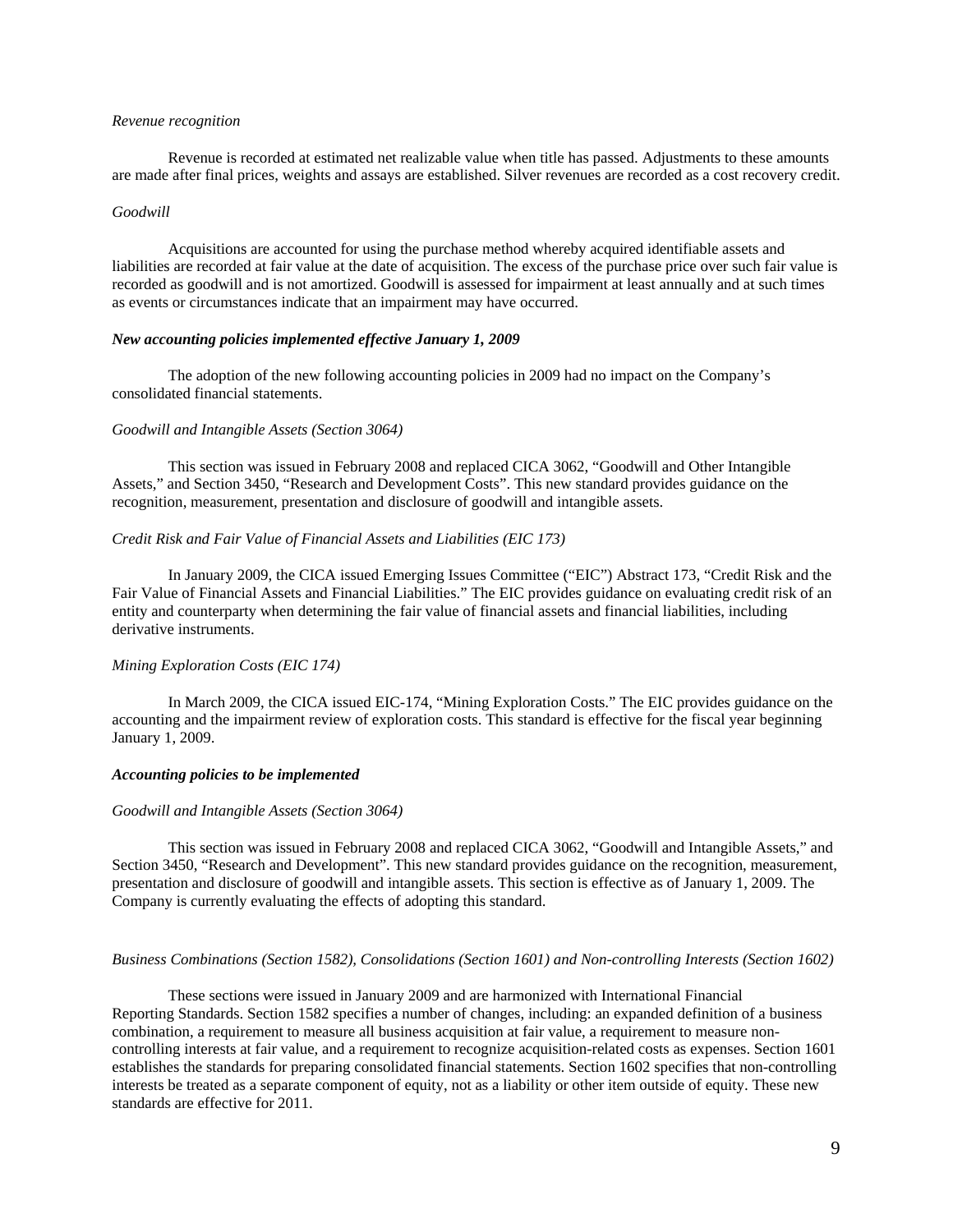### *International Financial Reporting Standards ("IFRS)*

In February 2008, the Canadian Accounting Standards Board announced 2011 as the changeover date for publicly-listed companies to use IFRS, replacing Canada's own generally accepted accounting principles. The specific implementation is set for interim and annual financial statements relating to fiscal years beginning on or after January 1, 2011. The transition date of January 1, 2011 will require restatement for comparative purposes of amounts reported by the Company for the year ended December 31, 2010. While the Company has begun assessing the adoption of IFRS, the financial reporting impact of the transition to IFRS cannot be reasonably estimated at this time.

### **RISKS AND UNCERTAINTIES**

*The exploration and development of natural resources are highly speculative in nature and are subject to significant risks. The risk factors noted below do not necessarily comprise all those faced by the Company. The Company is faced with a number of other risk factors as described under "Risk Factors", disclosed in its Annual Information Form, available under the Company's profile on SEDAR at www.sedar.com. Additional risks and uncertainties not presently known to the Company or that the Company currently considers immaterial may also*  impair the business, operations and future prospects of the Company. If any of the following risks actually occur, *the business of the Company may be harmed and its financial condition and results of operations may suffer significantly.* 

### *Exploration and Mining Risks*

The business of exploring for minerals and mining involves a high degree of risk. Only a small proportion of the properties that are explored are ultimately developed into producing mines. At present, none of the properties in which the Company has an interest have proven or probable reserves or measured, indicated or inferred resources and the proposed programs are an exploratory search for reserves and resources. The mining areas presently being assessed by the Company may not contain economically recoverable volumes of minerals or metals. Should economically recoverable volumes of minerals or metal be found, substantial expenditures are required to establish reserves through drilling, to develop metallurgical processes and to develop the mining and processing facilities and infrastructure at any site chosen for mining. Although substantial benefits may be derived from the discovery of a major mineralized deposit, no assurance can be given that minerals will be discovered in sufficient quantities or having sufficient grade to justify commercial operations or that funds required for development can be obtained on a timely basis.

The economics of developing gold and other mineral properties are affected by many factors including the cost of operations, variations of the grade of ore mined, fluctuations in the price of gold or other minerals produced, costs of processing equipment and such other factors as government regulations, including regulations relating to royalties, allowable production, importing and exporting of minerals and environmental protection. In addition, the grade of mineralization ultimately mined may differ from that indicated by drilling results and such differences could be material. Depending on the price of gold or other minerals produced, which have fluctuated widely in the past, the Company may determine that it is impractical to commence or continue commercial production.

#### *Foreign Countries and Laws and Regulations*

The Company has interests in properties that are located in developing countries, including Russia and Colombia, and the mineral exploration and mining activities of the Company may be affected in varying degrees by political instability and government regulations relating to foreign investment and the mining industry. Any changes in regulations or shifts in political conditions or attitudes are beyond the control of the Company and may adversely affect its business. Operations may be affected in varying degrees by government regulations with respect to restrictions on production, price controls, export controls, income taxes, expropriation of property, environmental legislation and mine safety.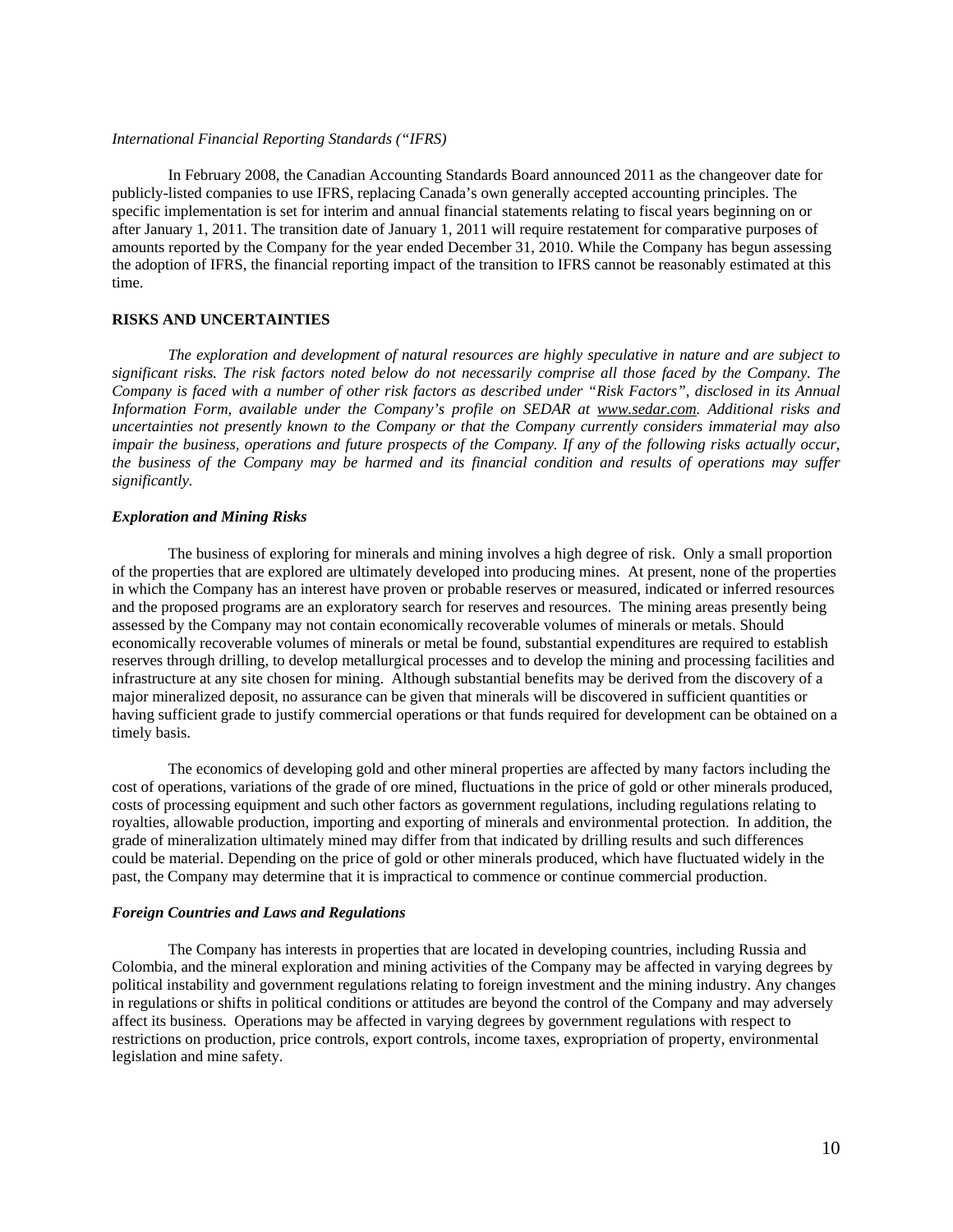## *Restriction on Foreign Investment and Capital Raising in Russia*

On May 5, 2008, the Russian Parliament adopted new legislation that requires prior approval for the development by a foreign investor of any subsoil deposit containing gold reserves of 50 tons or more or for the direct or indirect acquisition by a foreign investor of more than 10% of the voting shares (or other means of control) of a Russian company that uses such a subsoil deposit. The legislation could have a significant impact upon the Company's ability to further develop the East and West Kupol Licenses through its participation in the proposed Kupol joint venture. It is possible that this legislation may cause the Company, Kinross and CUE to make changes to the structure and terms of the proposed Kupol joint venture in order to comply with the legislation or receive approval under it. Such changes may be material and there can be no assurance that the Kupol joint venture will proceed as proposed. In addition, if the Kupol joint venture proceeds and "Kupol Opco", the Russian operating company that will hold the East and West Kupol licenses and related exploration assets, were to identify and seek to develop a deposit containing gold reserves of 50 tons or more, approval of the Russian regulatory body would be required for development of that deposit. There can be no assurance that such approval would be granted on acceptable terms or at all and the new legislation provides that if the approval is not granted, the compensation payable to Kupol Opco would be limited to the expenses incurred in the course of exploration.

#### *Property Interests*

The ability of the Company to carry out successful mineral exploration and development activities and mining operations will depend on a number of factors. The section of this Management Discussion & Analysis entitled "Liquidity and Capital Resources – Investing activities" identifies the Company's obligations with respect to acquiring and maintaining title to the Company's interest in certain of its current properties. No guarantee can be given that the Company will be in a position to comply with all such obligations, or to require third parties to comply with their obligations with respect to such properties. Furthermore, while it is common practice that permits and licenses may be renewed, extended or transferred into other forms of licenses appropriate for ongoing operations, no guarantee can be given that a renewal, extension or a transfer will be granted to the Company or, if they are granted, that the Company will be in a position to comply with all conditions that are imposed.

A number of the Company's interests in Colombia are the subject of pending applications with the applicable mining registry to register assignments, extend the term, increase the area or to convert licenses to concession contracts and there is no assurance that such applications will be approved as submitted. In addition, a number of the Company's interests in Colombia are the subject of contractual promises to assign, pursuant to which a third party has agreed to assign to the Company, or to an entity in which the Company holds its interest in the applicable property, certain licenses and/or concession contracts upon the issuance of such licenses or concession contracts by the mining registry to the promising party. The failure of a promising party to comply with its contractual obligation could have a material adverse impact on the Company's interests in the license or concession contract.

There can be no assurances that the interest in the Company's properties is free from defects or that the material contracts between the Company and the entities owned or controlled by foreign government will not be unilaterally altered or revoked. There is no assurance that such rights and title interests will not be revoked or significantly altered to the detriment of the Company. There can be no assurances that the Company's rights and title interests will not be challenged or impugned by third parties. The Company's interests in properties may be subject to prior unregistered agreements or transfers and title may be affected by undetected defects or governmental actions.

### *Commodity Prices*

The profitability of the Company's operations, if established, will be dependent upon the market price of mineral commodities. Mineral prices fluctuate widely and are affected by numerous factors beyond the control of the Company. The level of interest rates, the rate of inflation, world supply of mineral commodities, consumption patterns, sales of gold by central banks, forward sales by producers, production, industrial and jewellery demand, speculative activities and stability of exchange rates can all cause significant fluctuations in prices. Such external economic factors are in turn influenced by changes in international investment patterns, monetary systems and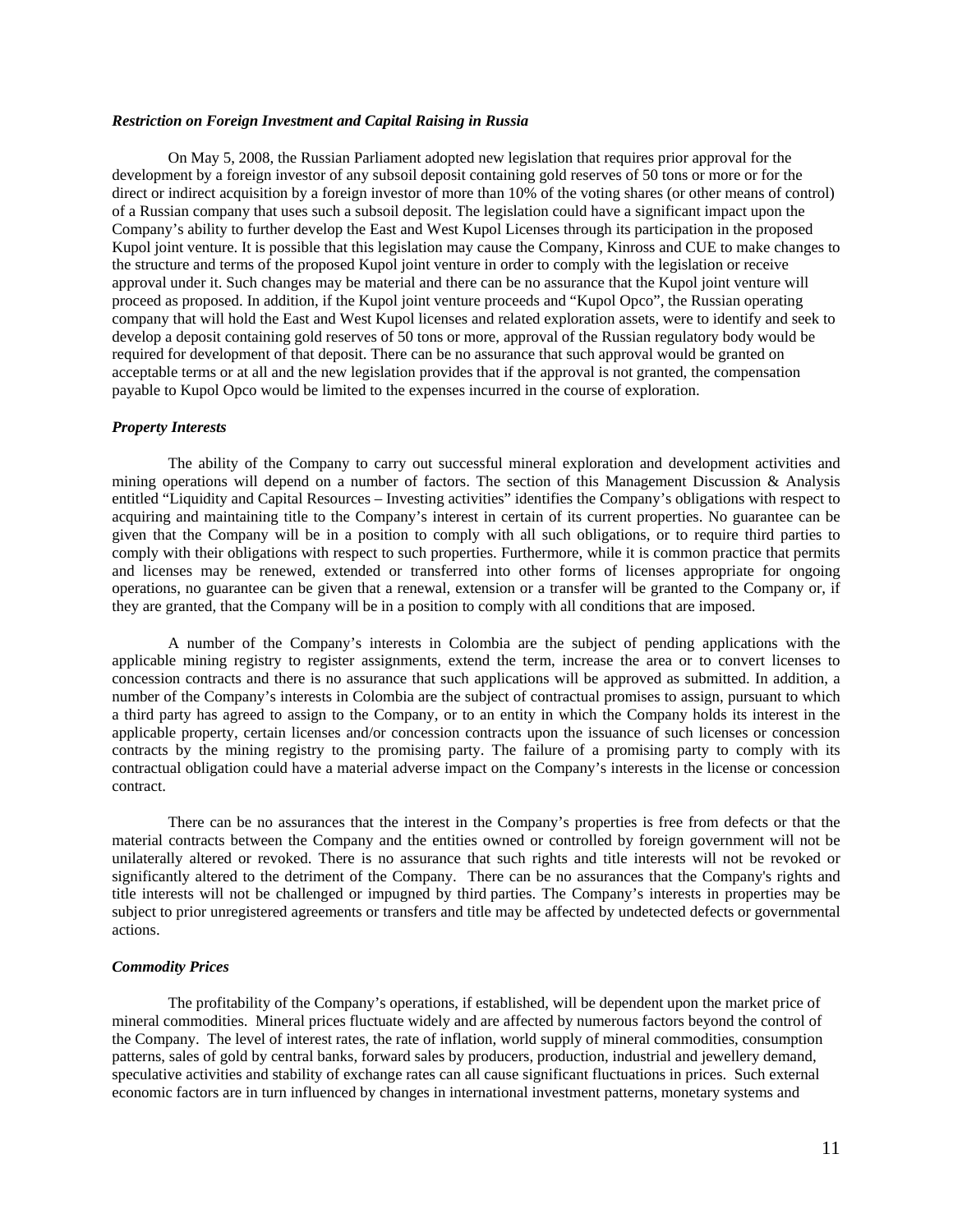political developments. The prices of mineral commodities have fluctuated widely in recent years. Current and future price declines could cause commercial production to be impracticable.

The Company's revenues and earnings also could be affected by the prices of other commodities such as fuel and other consumable items, although to a lesser extent than by the price of gold. The prices of these commodities are affected by numerous factors beyond the Company's control.

## *Currency Risks*

The Company's operations in foreign countries are subject to currency fluctuations and such fluctuations may materially affect the Company's financial position and results. The Company reports its financial results in U.S. dollars and incurs expenses in U.S. dollars, Canadian dollars, Colombian pesos and Russian rubles. As the exchange rates between the Colombian peso, Russian ruble and Canadian dollar fluctuate against the U.S. dollar, the Company will experience foreign exchange gains and losses.

#### *Environmental Compliance*

The Company's operations are subject to local laws and regulations regarding environmental matters, the abstraction of water, and the discharge of mining wastes and materials. Any changes in these laws could affect the Company's operations and economics. Environmental laws and regulations change frequently, and the implementation of new, or the modification of existing, laws or regulations could harm the Company. The Company cannot predict how agencies or courts in foreign countries will interpret existing laws and regulations or the effect that these adoptions and interpretations may have on the Company's business or financial condition.

The Company may be required to make significant expenditures to comply with governmental laws and regulations. Any significant mining operations will have some environmental impact, including land and habitat impact, arising from the use of land for mining and related activities, and certain impact on water resources near the project sites, resulting from water use, rock disposal and drainage run-off. No assurances can be given that such environmental issues will not have a material adverse effect on the Company's operations in the future. While the Company believes it does not currently have any material environmental obligations, exploration activities may give rise in the future to significant liabilities on the Company's part to the government and third parties and may require the Company to incur substantial costs of remediation. Additionally, the Company does not maintain insurance against environmental risks. As a result, any claims against the Company may result in liabilities the Company will not be able to afford, resulting in the failure of the Company's business. Failure to comply with applicable laws, regulations, and permitting requirements may result in enforcement actions there-under, including orders issued by regulatory or judicial authorities causing operations to cease or be curtailed, and may include corrective measures requiring capital expenditures, installation of additional equipment, or remedial actions. Parties engaged in exploration operations may be required to compensate those suffering loss or damage by reason of the exploration activities and may have civil or criminal fines or penalties imposed for violations of applicable laws or regulations and, in particular, environmental laws.

Amendments to current laws, regulations and permits governing operations and activities of exploration companies, or more stringent implementation thereof, could have a material adverse impact on the Company and cause increases in expenditures and costs or require abandonment or delays in developing new mining properties.

### **INTERNAL CONTROLS**

Disclosure controls and procedures are designed to provide reasonable assurance that all relevant information is gathered and reported to management, including the CEO and CFO, on a timely basis so that appropriate decisions can be made regarding public disclosure. Management, with the participation of the certifying officers, has evaluated the effectiveness of the design and operation, as of March 31, 2009, of the Company's disclosure controls and procedures (as defined by the Canadian Securities Administrators). Based on that evaluation, the certifying officers have concluded that such disclosure controls and procedures are effective and designed to ensure that material information relating to the Company and its subsidiaries is known to them by others within those entities.